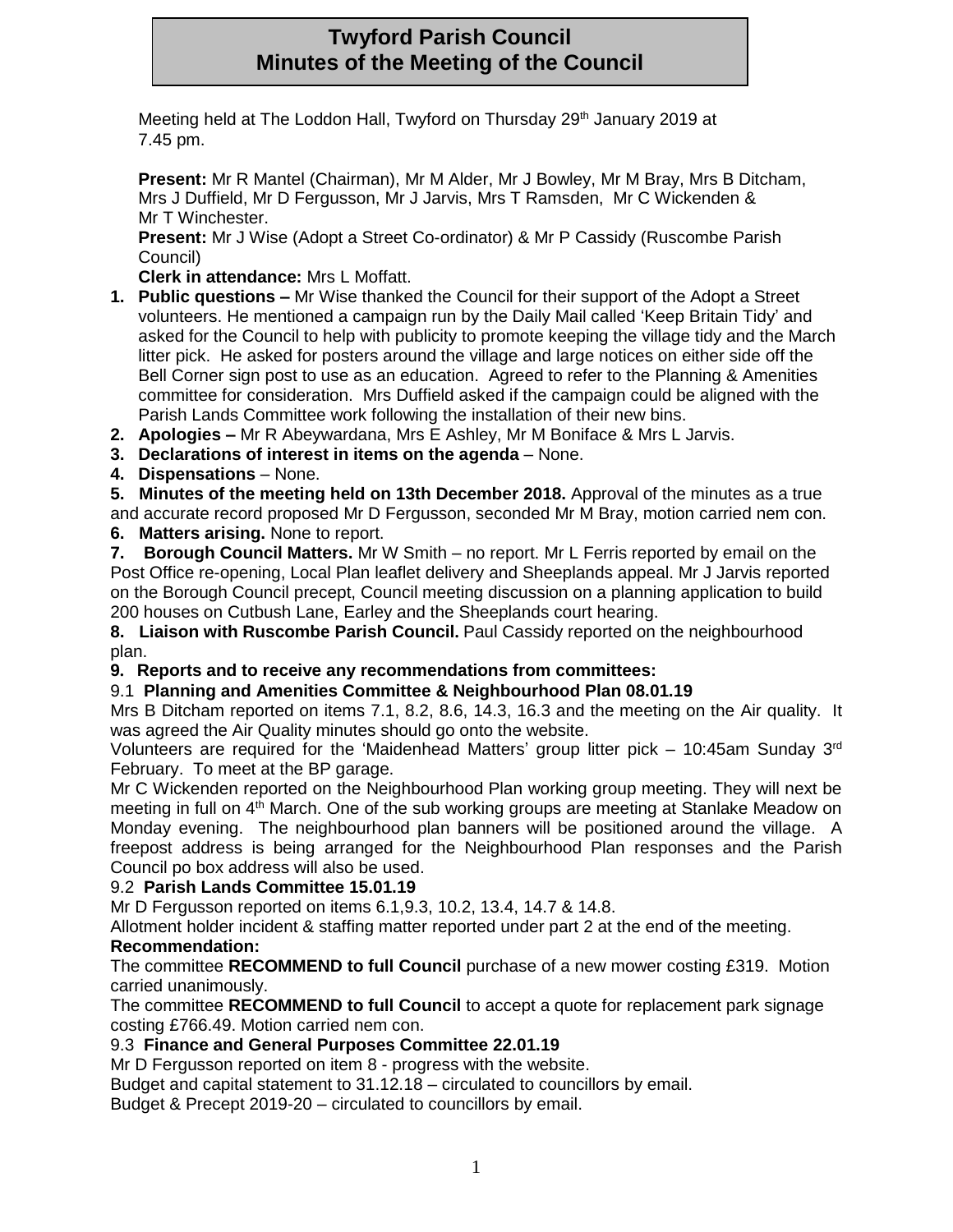Local Council Review subscription – who would like to subscribe? Subscriptions cost £13.50 per subscriber. Clerk to make order – is a digital copy available?

### **Recommendations:**

The committee **RECOMMEND to full Council** budget of £85,360.18 for 2019/20. Motion carried unanimously.

The committee **RECOMMEND to full Council** a precept of £85,360.18 for 2019/20. Motion carried unanimously.

The committee **RECOMMEND to full Council** no grant to Life Education Wessex and Thames Valley. Motion carried unanimously.

Assistant Clerk annual review reported under part 2 at the end of the meeting.

#### 9.4 **Fete Committee** 29.01.19

Mr D Ferguson reported on the fete committee meeting and minutes will be circulated.

### 9.5 **Other representatives reports**

9.5.1 Meet your councillor – Mr J and Mrs L Jarvis had attended. 5 people visited to talk on the WBC 'Homes for the Future'. Mrs T Ramsden had been approached by Age Concern about having reserved parking for Age Concern staff in the Polehampton car park. Mr Jarvis is looking into this. He said that Age Concern have 20 car parking passes for the car park and there is staff parking around the side of the building.

9.5.2 Twyford Twinning Association AGM 09.01.19 – Mrs B Ditcham reported that the new committee have been elected and officers will be elected at the next meeting.

9.5.3 Twyford Together – three residents have formed an ecology group. They will be looking at wildflowers and pollination. Mrs T Ramsden will provide a list of plants in the Stanlake Meadow wildflower area.

**10. Localities – to share views on information circulated 24.12.18 and agree a meeting with Jude Whyte.** [Discussion on managing physical resources in the area, place-shaping ambitions, asset transfer opportunities, joint service provision options and compelling local issues/topics.]

Sites previously discussed as potential for asset transfers are Broad Hinton & Wessex Garden play areas, Polehampton Close toilets and the piece of land by the allotments. Mr Jarvis said that discussions are taking place on the land by the allotments for a roundabout and/or to locate a telephone mast. Mr Cassidy suggested the Nature Reserve as being a valuable asset which is leased long term to Berks, Bucks and Oxon Wildlife Trust. Agreed that each committee will discuss this matter individually and a meeting will be arranged for the Chairman, Vice Chairman and the clerk to meet Jude Whyte at the end of February.

**11. Clerk's report** The clerk reported that there are 400 followers on the Twyford Parish Council facebook page, 288 on the Fete page and 87 on the Neighbourhood Plan page. The clerk suggested that minutes are published on the website immediately as opposed to waiting for them to be approved meaning that published minutes are a month out of date – referred to the Finance committee. The clerk reported that the nomination process for election candidates has been circulated.

**12. Items to be discussed at the next meeting** – no matters.

# **13. Correspondence (circulated to councillors by email):**

13.1 WBC NEWS: Free Saturday parking during festival period (circulated 11.12.18). Noted.

13.2 Improvement work on the GWR network at Christmas (circulated 14.12.18). Noted.

13.3 WBC NEWS: Evening of music, dance and food to celebrate Black History Month (circulated 14.12.18). Noted.

13.4 RPC minutes - December meeting (circulated 14.12.18). Noted.

13.5 WBC NEWS: Mayor thanks local postmen and women as they gear up to delivery a first class Christmas (circulated 14.12.18). Noted.

13.6 WBC News: Wokingham Borough Council Overview And Scrutiny Call For Questions (circulated 14.12.18). Noted.

13.7 Wokingham Town Centre Regeneration (circulated 14.12.18). Noted.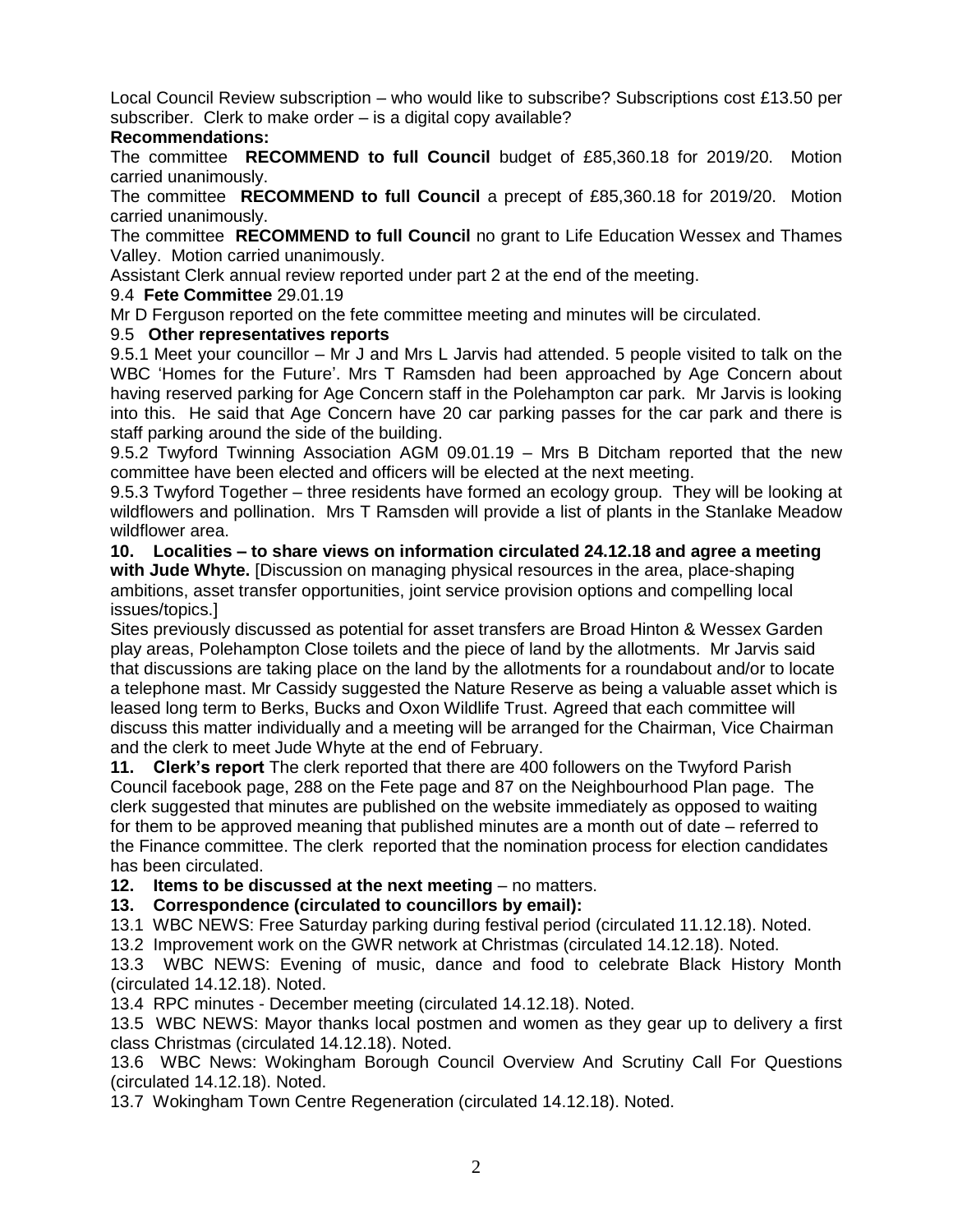13.8 WBC NEWS: Permanent Chief Executive appointed at Wokingham Borough Council (circulated 14.12.18). Noted.

13.9 Wokingham Borough Libraries Newsletter December 2018 (circulated 14.12.18). Noted.

13.10 <sup>2</sup> NALC Chief executive's bulletin (circulated 14.12.18). Noted.

13.11 NALC DIS 934 and Funding Bulletin (circulated 14.12.18). Noted.

13.12 BALC AGM (circulated 14.12.18). Noted.

13.13 Police & Crime Bulletin for December 2018 - Police funding, Chief Constable recruitment and more... (circulated 24.12.18). Noted.

13.14 RPC meeting 2nd Jan 2019 (circulated 24.12.18). Noted.

13.15 Letter of thanks for donation – Twyford District Youth & Community Centre (not circulated). Noted.

13.16 WBC News: Wokingham Borough Council All Set To Deliver New Social Housing In 2019 (circulated 24.12.18). Noted.

13.17 Police and Crime Commissioner newsletter – December (circulated 24.12.18). Noted.

13.18 Twyford Twinning Association AGM 09.01.19 (circulated 24.12.18). Noted.

13.19 Action for All E-Bulletin [1] (circulated 24.12.18). Noted.

13.20 Appointment of Director, Locality and Customer Services (circulated 24.12.18). Noted.

13.21 Twyford Twinning AGM Agenda 09.01.19 (circulated 04.01.19). Noted.

13.22 News and Events from Wokingham Borough Libraries January 2019 (circulated 08.01.19). Noted.

13.23 Dogs Trust poster and free talks (not circulated). Noted.

13.24 Wokingham Mayors Gala Ball - Saturday 9<sup>th</sup> March 2019 (not circulated). Noted.

13.25 WBC Community Conference  $-27<sup>th</sup>$  February 2019. This event is to replace the cancelled event in December to which each Town and Parish had been invited to send 3 members. This conference is a scaled down version and 3 representatives have been invited to be selected from all 17 Town and Parishes. The feeling amongst the Parishes is that only 3 representatives cannot possibly fully represent the Towns and Parishes as they all have differing needs. Unanimously agreed for a letter to be sent to WBC saying that the invitation should be extended to at least 1 representative from each Town and Parish. Agreed for Mr R Mantel to attend if possible.

13.26 CCB – Loneliness and Isolation – referred to the Planning and Amenities committee.

**14. List of authorised payments** – list dated 29.01.19. Approval proposed Mr D Fergusson, seconded Mr J Jarvis. Motion carried unanimously.

#### **15. Dates of meetings:**

#### **All meetings 7:45pm at Loddon Hall unless noted otherwise.**

| Twyford in Bloom meeting (M.Bray)                  | 05.02.19 |
|----------------------------------------------------|----------|
| (6:30pm Duke of Wellington)                        |          |
| Neighbourhood Plan 7pm                             | 05.02.19 |
| <b>Planning and Amenities Committee</b>            | 05.02.19 |
| Ruscombe Parish Council meeting (LJ)               | 06.02.19 |
| NAG (TR)                                           | 07.02.19 |
| <b>Parish Lands Committee</b>                      | 12.02.19 |
| <b>Finance Committee</b>                           | 19.02.19 |
| Fete Committee 7pm                                 | 26.02.19 |
| Meet your councillor session                       | 09.03.19 |
| (Waitrose café 3-4)                                |          |
| Mr D Fergusson & Mr M Bray (Mrs B Ditcham reserve) |          |

Mr D Fergusson & Mr M Bray (Mrs B Ditcham reserve)

### **16.0 Staffing Matters & allotment holder incident**

#### **Part 2 discussion**

Part 2 Confidential Information

Item 9.2 – Parish Lands Committee - Cleaning & Allotment holder incident.

Item 9.3 – Finance Committee – Assistant Clerk annual review.